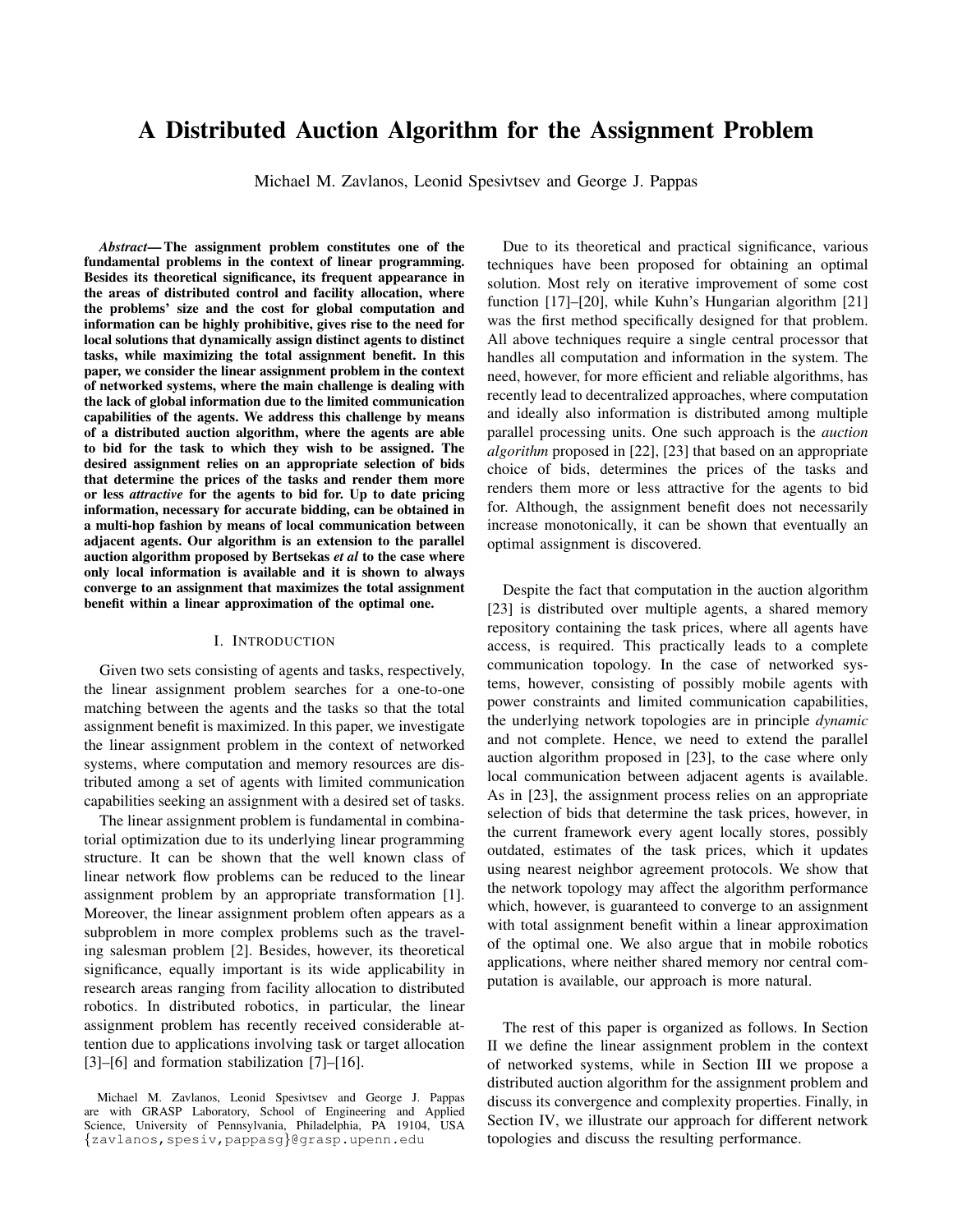

Fig. 1. *Shared memory* (left) versus *networked* (right) systems. Both systems consist of parallel independent processing units (agents) resulting in asynchronous decentralized computation. Information, however, in shared memory systems is global due to a central memory repository containing the system's global variables where all agents have read and write access, whereas in networked systems is local due to the agents' local memory (where local variables are stored) and their limited communication capabilities that allow information exchange with nearest neighbors only. Furthermore, shared memory systems are typically associated with static communication topologies, while communication topologies in the case of networked systems can, in general, be dynamic.

#### II. PROBLEM FORMULATION

Consider a network of  $n$  agents with integrated wireless communication capabilities and denote by  $(i, j)$  a communication link between agents  $i$  and  $j$ . We assume that communication links between the agents can be enabled and disabled in time, due to either agent mobility, or power constraints. Such networks give rise to the notion of a *dynamic* graph  $\mathcal{G}(t) = (\mathcal{V}, \mathcal{E}(t))$ , where  $\mathcal{V} = \{1, \ldots, n\}$ consists the set of vertices indexed by the set of agents and  $\mathcal{E}(t) = \{(i, j) | i, j \in \mathcal{V}\}\$ denotes a time varying set of links. We assume bidirectional communication links among the agents and so  $(i, j) \in \mathcal{E}(t)$  if and only if  $(j, i) \in \mathcal{E}(t)$ . Such graphs are called *undirected* and consist the main focus of this paper. Any vertices i and j of an undirected graph  $\mathcal{G}(t)$ that are joined by a link  $(i, j) \in \mathcal{E}(t)$ , are called *adjacent* or *neighbors* at time t. Hence, we can define the set of neighbors of agent i at time t, by  $\mathcal{N}_i(t) = \{j \in \mathcal{V} \mid (i,j) \in \mathcal{E}(t)\}.$ A topological invariant of graphs that is of great importance for the purposes of this work is graph *connectivity*.

*Definition 2.1 (Graph Connectivity):* We say that a dynamic graph  $G(t)$  is connected at time t if there exists a path, i.e., a sequence of distinct vertices such that consecutive vertices are adjacent, between any two vertices in  $\mathcal{G}(t)$ .

Given the dynamic network  $G(t)$  consisting of n agents described above, let  $m \geq n$  denote a number of tasks that need to be accomplished by the agents and define the injective map  $\alpha : \{1, \ldots, n\} \rightarrow \{1, \ldots, m\}$  such that  $\alpha(i) = j$  if and only if task j has been assigned to agent i. Denote, further, by  $\beta_{ij} \in \mathbb{R}$  the benefit of assigning task j to agent  $i$ . This can be a function of the distance that agent  $i$  needs to travel in order to acquire task  $j$ , the power that is required to fulfill task  $j$ , or even the time required to fulfill that task. Then, the objective investigated in this paper can be stated as follows.

*Problem 1 (Distributed Assignment):* Given a connected in time dynamic network  $\mathcal{G}(t)$  consisting of n agents,  $m \geq n$ tasks and a set of  $nm$  benefits  $\beta_{ij}$  associated with assigning agent  $i$  to task  $j$ , determine distributed control laws that assign distinct agents to distinct tasks, such that the total assign distinct agents to distinct tasks, such assignment benefit  $\sum_{i=1}^{n} \beta_{i\alpha(i)}$  is maximized.

Since, the assignment of the agents to tasks is not provided a priori, it needs to be determined *dynamically*. We achieve this goal by defining a distributed market where the agents are able to bid for the task to which they wish to be assigned. Unlike prior work that assumes either a single central auctioneer [22] or multiple parallel processing units (corresponding to the agents) composed in an asynchronous shared memory system with global information [23], we propose a distributed control framework, where every agent independently and using only *local* information, is able to determine a task to be assigned to (Fig. 1). The desired assignment relies on an appropriate selection of bids that determine the prices of the tasks and render them more or less *attractive* for the agents to bid for. Accurate pricing information, necessary for correct bidding, can be obtained in a multi-hop fashion by means of local communication between adjacent agents. Our approach is described in Section III and consists an extension to the parallel auction algorithm [23], proposed by Bertsekas *et al*, to the case where only local information is available.

#### III. DISTRIBUTED AUCTION ALGORITHM

As in [22], let every task j have a price  $p_j(t) \geq 0$  at time  $t$ , which every agent  $i$  that gets assigned to it has to pay. Then, the net value of task j for agent i is  $\beta_{ij} - p_j(t)$ and every agent  $i$  would like to be assigned to a task  $j$  that provides it with a maximum net value

$$
\beta_{ij} - p_j(t) = \max_{1 \le k \le m} \{ \beta_{ik} - p_k(t) \}.
$$
 (1)

If  $(1)$  is satisfied for all agents i we say that the assignment and the set of prices are at *equilibrium*. Equilibrium assignments are fundamental in the study of the assignment problem since, they correspond to maximum total benefit, while the corresponding sets of prices solve the associated dual optimization problem [24].

As shown in [22], designing a market that guarantees an equilibrium assignment is not straightforward, due to the possibility of cycles in the algorithm, resulting from several agents requesting to be assigned to a smaller number of equally desirable tasks without, however, raising their prices. For this, we employ the notion of an *almost equilibrium* assignment and set of prices, introduced in [22]. This notion of an equilibrium is motivated by real auctions, where every bid for a task must raise its price by a minimum positive increment and the agents must take risks to win their preferred tasks. In particular, we define an *almost equilibrium* assignment and set of prices at time  $t$  when the net value for every agent i assigned to task j is within a constant  $\epsilon > 0$ of being maximal, i.e., when

$$
\beta_{ij} - p_j(t) \ge \max_{1 \le k \le m} \{ \beta_{ik} - p_k(t) \} - \epsilon \tag{2}
$$

for all agents  $i$ . Condition  $(2)$  in the context of the auction algorithm  $[22]$  is known as  $\epsilon$ -*complementary slackness* and for  $\epsilon = 0$  reduces to the ordinary complementary slackness condition (1).

The rest of this section is devoted in describing a distributed auction algorithm over a dynamic network of agents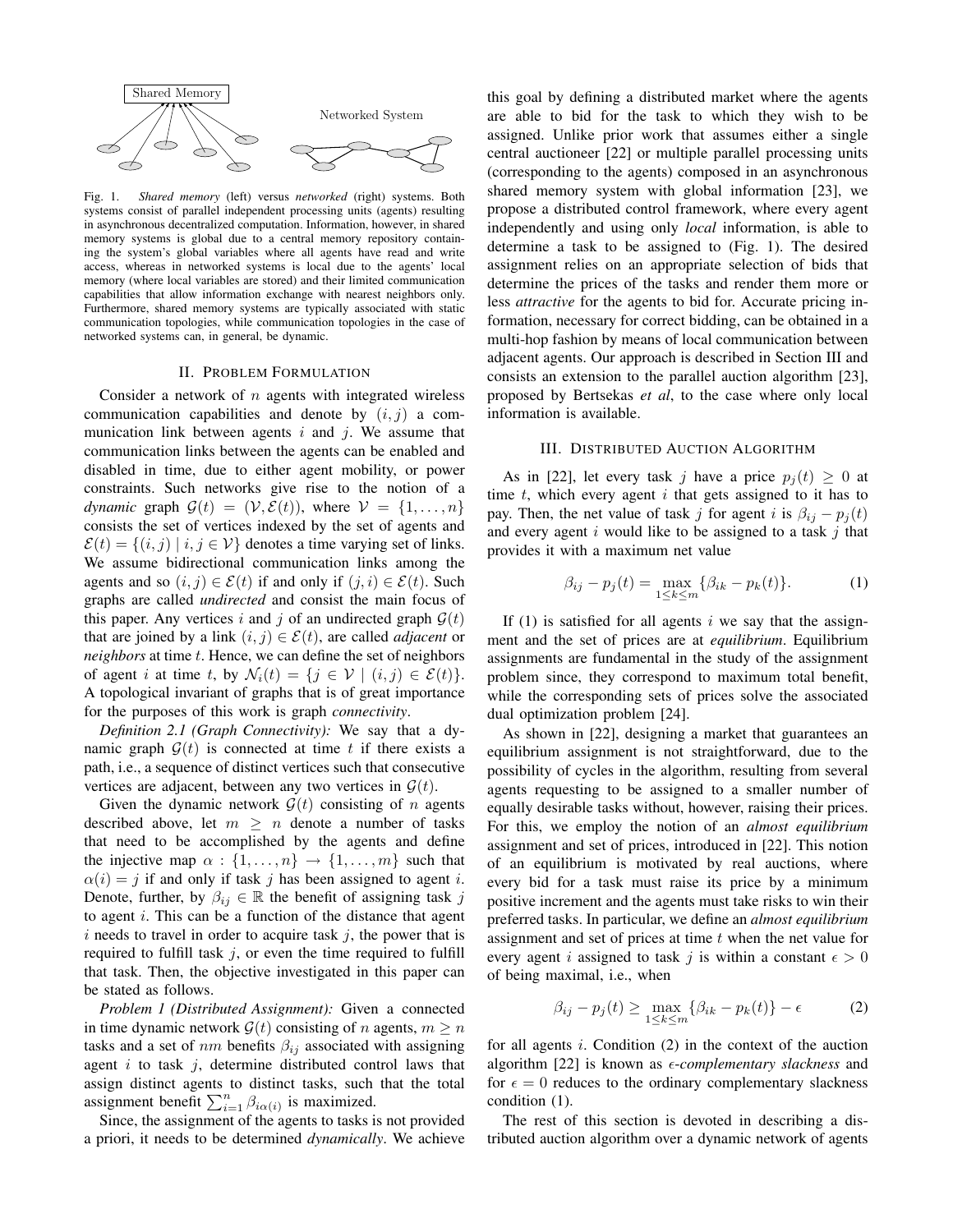#### **Algorithm 1** Auction Iteration for Agent  $i$

- **Require:** An assignment  $\alpha_i(t) \in \{1, \ldots, m\}$  and a set of prices  $p_{ij}(t) \geq 0$  and highest bidders  $b_{ij}(t) \in \mathbb{N}$  for all tasks  $1 \leq j \leq m$ ;
- 1: Update the prices of all tasks and the corresponding highest bidders by
	- $p_{ij}(t + 1) := \max_{k \in \mathcal{N}_i(t)} \{p_{ij}(t), p_{kj}(t)\}\$ and
- $b_{ij}(t+1) := \max_{k \in \text{argmax}_{z \in \mathcal{N}_i(t)} \{p_{ij}(t), p_{zj}(t)\}} \{b_{kj}(t)\};$ 2: if  $p_{i\alpha_i(t)}(t) \leq p_{i\alpha_i(t)}(t+1)$  and  $b_{i\alpha_i(t)}(t+1) \neq i$  then
- 3: Update the assignment by  $\alpha_i(t + 1) \in \text{argmax}_{1 \leq k \leq m} \{ \beta_{ik} - p_{ik}(t + 1) \};$
- 4: Set  $b_{i\alpha_i(t+1)}(t+1) := i$  and increase the price for task  $\alpha_i(t+1)$  by  $p_{i\alpha_i(t+1)}(t+1) := p_{i\alpha_i(t+1)}(t) + \gamma_i$ , where  $\gamma_i \geq \epsilon$  is according to equations (3)-(5); 5: else
- 6: Remain assigned to task  $\alpha_i(t)$ , i.e.,  $\alpha_i(t+1) := \alpha_i(t)$ ; 7: end if

and showing that it always converges to an almost equilibrium assignment. In particular, let  $G(t)$  denote a dynamic network consisting of n agents and let  $\alpha_i(t) \in \{1, \ldots, m\}$ denote the assignment status of agent  $i$  at time  $t$ , such that  $\alpha_i(t) = j$  if agent i is assigned to task j. Let further  $p_{ij}(t) \geq 0$  denote the price that agent i needs to pay in order to be assigned to task j at time t and  $b_{ij}(t) \in \mathbb{N}$ denote the *largest-index bidder* among the possibly multiple (due to ties) highest bidders for task  $j$  at time  $t$ <sup>1</sup>.

Given the above notation, a single iteration of the distributed auction algorithm for agent  $i$  is described in Algorithm 1. In particular, given a set of prices  $\{p_{ij}(t)\}_{j=1}^m$  at time t, an assignment  $\alpha_i(t)$  that currently provides agent i with the best net value, i.e.,  $\alpha_i(t) \in \text{argmax}_{1 \leq k \leq m} \{ \beta_{ik} - p_{ik}(t) \}$ , and a set of highest bidders with the largest index  ${b_{ij}(t)}_{j=1}^m$ , such that  $b_{i\alpha_i(t)}(t) = i$ , agent i updates the prices and highest bidders for all tasks j using local *maximum-price* and *maximum-index* update protocols, respectively (line 1, Alg. 1). Such updates guarantee that, for any sequence  $\mathcal{G}(t)$ of connected networks, every agent will eventually receive the up-to-date maximum price

$$
p_j(t) \triangleq \max_{1 \le k \le n} \{ p_{kj}(t) \}
$$

of all tasks  $j$  as well as the corresponding highest bidders with the largest index. In other words, although time delays in the network due to multi-hop information propagation may result in non-adjacent agents using *outdated* task prices and bidding lower for expensive tasks, eventually up-to-date information is received resulting in accurate bidding (Fig. 2).

The second and final step of an iteration of Algorithm 1 consists of checking whether the price  $p_{i\alpha_i(t)}(t)$  of the current assignment  $\alpha_i(t)$  of agent i has been increased by



Fig. 2. Propagation of pricing information in a network of six agents. Agents i, j and k desire to be assigned to task  $\sigma$  and bid for this task at time instants  $t_0$  through  $t_6$  corresponding to consecutive communication cycles. Assume that task  $\sigma$  is initially *attractive* for agents i and j and it remains attractive for both at time  $t_1$  after they have exchanged prices  $p_{i\sigma}(t_0)$  and  $p_{j\sigma}(t_0)$ , respectively. During the next communication cycle (time  $t_2$ ), agent *i* receives  $p_{j\sigma}(t_1)$  from agent *j* and bids higher for task  $\sigma$ , which is no longer attractive for agent  $j$ . At time  $t_3$  agent  $k$  is not yet aware of the pricing sequence  $p_{i\sigma}(t_0)$ ,  $p_{i\sigma}(t_1)$  and  $p_{i\sigma}(t_2)$  and initializes a low bid for task  $\sigma$ . However, during subsequent time instants  $t_4$ ,  $t_5$  and  $t_6$ , agent k receives prices  $p_{i\sigma}(t_0)$ ,  $p_{i\sigma}(t_1)$  or  $p_{i\sigma}(t_2)$ , respectively, and increases its bid for task  $\sigma$ . Note that lack of global pricing information results in agent  $k$  initially placing unreasonably low bids. However, eventually a correct bid will be placed due to the connected network structure.

other agents in the network or whether a larger-indexed agent has placed an equal bid, in which case there is a tie for task  $\alpha_i(t)$  (line 2, Alg. 1).<sup>2</sup> If any of the previous statements is true, assignment  $\alpha_i(t)$  may no longer be at equilibrium and agent i needs to select a new assignment  $\alpha_i(t + 1)$  using the updated prices (line 3, Alg. 1) and increase the price  $p_{i\alpha_i(t+1)}$  of this task by

$$
\gamma_i \triangleq v_i - w_i + \epsilon,\tag{3}
$$

where

$$
v_i \triangleq \max_{1 \le j \le m} \{ \beta_{ij} - p_{ij}(t) \}
$$
 (4)

corresponds to the best net value available to agent  $i$ ,

$$
w_i \triangleq \max_{j \neq \alpha_i(t+1)} \{ \beta_{ij} - p_{ij}(t) \}
$$
 (5)

corresponds to the second best net value available to agent i and  $\epsilon > 0$  indicates a minimum bid increment (line 4, Alg. 1). Clearly,

$$
\max_{1 \le j \le m} \{ \beta_{ij} - p_{ij}(t+1) \} - \epsilon \le \beta_{i\alpha_i(t+1)} - p_{i\alpha_i(t+1)}(t+1),
$$

which implies that the new assignment and set of prices are almost at equilibrium, with respect to the *partial* knowledge of prices that agent  $i$  has. Note that, with respect to this partial knowledge of prices,  $p_{i\alpha_i(t+1)}(t + 1)$  is now the highest price for task  $\alpha_i(t+1)$  and so agent *i* can also update  $b_{i\alpha_i(t+1)}(t+1)$ , accordingly (line 4, Alg. 1). Note, finally, that Algorithm 1 does not require any particular initialization of the prices  $p_{ij}(0)$ . In other words, the necessary almost at

<sup>&</sup>lt;sup>1</sup>Unlike shared memory systems where the global task prices  $p_i(t)$  are stored in a common memory repository to which all agents have access [23], in the proposed networked system every agent  $i$  has local copies of the task prices  $p_{ij}(t)$  which it updates using information from its neighbors (Fig. 1). This lack of global information, may result in *ties* in the bids, for which a *tie breaking* mechanism, captured by  $b_{ij}(t)$ , needs to be introduced.

<sup>&</sup>lt;sup>2</sup>Note that if  $p_{i\alpha_i(t)}(t) < p_{i\alpha_i(t)}(t+1)$  then clearly  $b_{i\alpha_i(t)}(t+1) \neq i$ . Hence, the condition  $b_{i\alpha_i(t)}(t+1) \neq i$  only affects ties on the prices, where it acts as a tie breaker due to the *maximum-index* update rule (line 1, Alg. 1). Clearly, the largest-index agent wins all ties.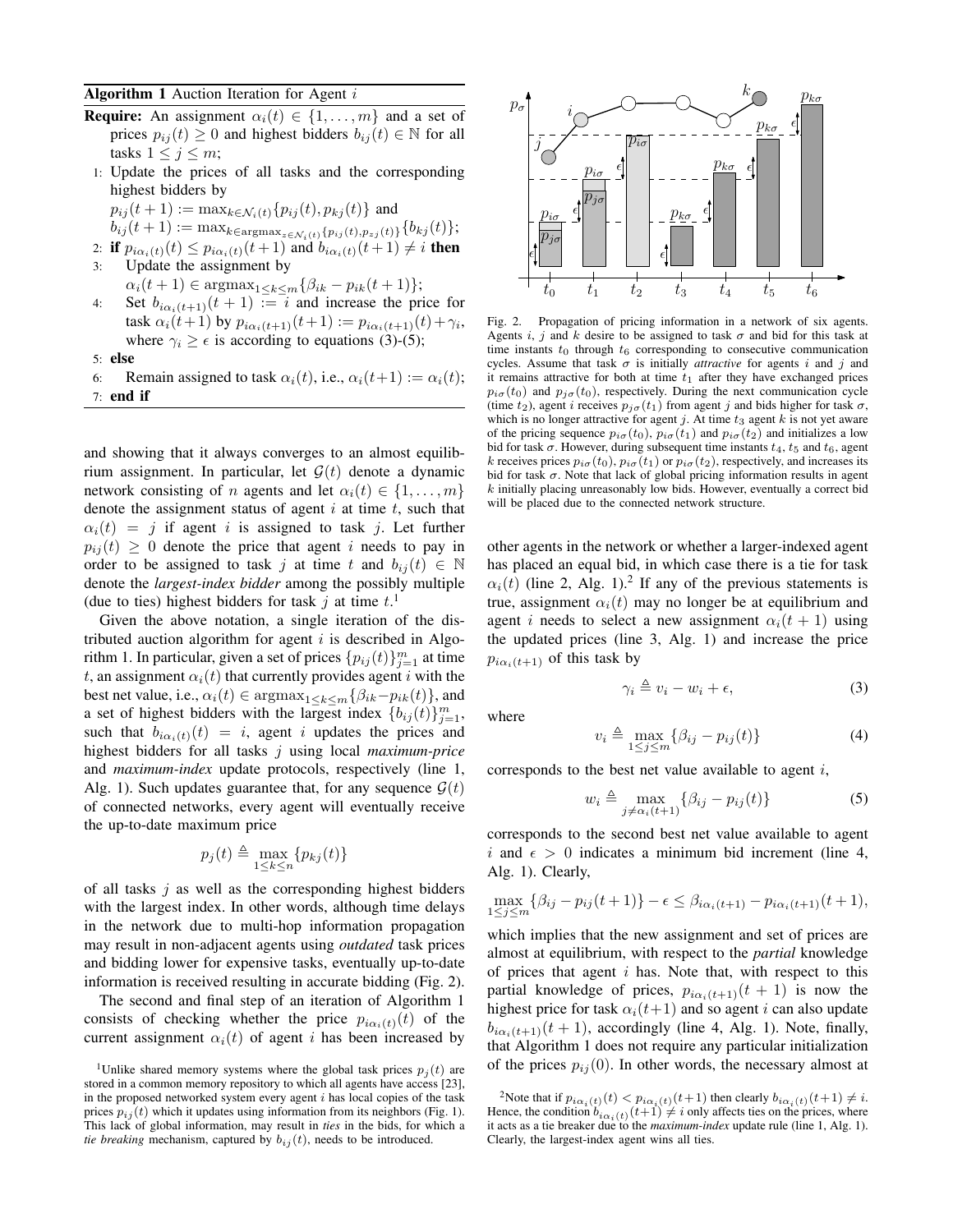equilibrium initial assignment  $\alpha_i(0)$  and corresponding set of highest bidders  $b_{ij}(0)$ , with  $b_{i\alpha_i(0)}(0) = i$ , can be generated using any set of initial prices.

Hence, we can define the *distributed auction algorithm* for the assignment problem by the integration of  $n$  copies of Algorithm 1 run by each one of the agents in the network. The following result shows that the proposed algorithm always terminates with a correct assignment.

*Proposition 3.1:* Given a connected in time dynamic network  $\mathcal{G}(t)$  consisting of n agents and a set of  $m \geq n$ tasks, the distributed auction algorithm terminates in a finite number of iterations with an assignment and a set of prices that are almost at equilibrium.

*Proof:* Note first that, due to the networked structure of the system which imposes multi-hop communication patterns among the agents, for every task and every time instant there exist agents that are not yet informed of its actual price and others that are (Fig. 2). We call these agents *uninformed* and *informed*, respectively, and note that due to the maximum-price update rule and the connected structure of the network, every uninformed agent becomes informed in a *finite* number of communication cycles that depends on its distance (in number of links) to the closest informed agent. $3$  This implies that uninformed agents may be placing low bids for expensive tasks, however, eventually they will become informed and bid correctly for an *attractive* task. With this observation, we can disregard all bids made by uninformed agents (which are finite due to the finite number of communication cycles until an agent becomes informed) and only consider bids by informed agents that increase the actual price of every task. Hence, we only need to show that every task can only receive a finite number of such bids.

Our argument is along the lines of [22]: Observe that every informed agent that is assigned to a task that has already received a bid, attains the maximum possible net value from this assignment. The reason for this is that the maximum net value is attained by any informed agent just after acquiring the task and remains maximum for as long as the agent remains informed and holds the task (since the other task prices can not decrease in the course of the algorithm). Note also that whenever  $m$  bids are placed for a task by any number of informed agents, its price must increase by at least  $m\epsilon$ . Thus, for sufficiently large m, the task will become *expensive* enough to be considered as less *attractive* compared to other tasks that have not yet received any bids. It follows that there is a limited number of bids that any task can receive by informed agents, while there still exist tasks that have not yet received any bids. Therefore, the auction will continue until all tasks have received at least one bid by an informed agent (at which point all agents are informed) and will terminate with all agents obtaining their maximum possible net value.

Observe that Theorem 3.3 also provides a *termination condition* for the distributed auction algorithm, namely that every task should have received at least one bid. This condition clearly holds when the task prices stop changing and in order to account for the multi-hop information propagation in the network, we may define termination of the algorithm as the time instant when the task prices for all agents remain unchanged for at least  $\Delta$  communication rounds, where  $\Delta \leq n-1$  indicates the maximum *network diameter*, i.e., the maximum length path between any two agents in the network. The following result provides an upper bound on the number of iterations of the distributed auction algorithm.

*Proposition 3.2:* The distributed auction algorithm terminates in  $O(\Delta n^2 \lceil \frac{\max_{i,j} {\{\beta_{ij}\}} - \min_{i,j} {\{\beta_{ij}\}}}{\epsilon} \rceil)$  iterations.

*Proof:* In order to maximize the total number of iterations of the algorithm, we construct a worst case scenario where all agents persistently place minimum bid increments of size  $\epsilon > 0$  on every single task (until it is no longer attractive), delaying thus the assignment process. To achieve this goal, let  $\delta > 0$  and  $M_i > 0$ ,  $j = 1, \ldots, m$ , such that the benefits  $\beta_{ij}$  are distributed according to

$$
\begin{cases}\n\max_{1 \le i \le n} {\beta_{ij}} - \min_{1 \le i \le n} {\beta_{ij}} < \delta \\
\min_{1 \le i \le n} {\beta_{ij}} - \max_{1 \le i \le n} {\beta_{i(j-1)}} = M_j\n\end{cases}
$$

,

for all  $j = 1, \ldots, m$ . Then, task n is initially the most attractive for all agents and for sufficiently small  $\delta > 0$  it will remain so until its price is increased by at least  $M_n$ . This requires at least  $\lceil \frac{M_n}{\epsilon} \rceil$  bids on that task by every agent and results in a total of  $n\left[\frac{M_n}{\epsilon}\right]$  iterations of the algorithm. Once the price of task  $n$  has been increased by at least  $M_n$ , task  $n - 1$  becomes also attractive and starts receiving bids by the agents. Clearly, tasks n and  $n - 1$  remain the only attractive tasks for at least  $2\lceil \frac{M_{n-1}}{\epsilon} \rceil$  more iterations of the algorithm by every one of the  $n$  agents, resulting in an increase in their price by at least  $M_{n-1}$  and a total number of  $2n\left\lceil \frac{M_{n-1}}{\epsilon} \right\rceil$  iterations. Similarly, the next task to become attractive and start receiving bids is task  $n-2$  and as before, tasks  $n, n-1$  and  $n-2$  remain the only attractive tasks for at least  $3n\left\lceil \frac{M_{n-2}}{\epsilon} \right\rceil$  more iterations of the algorithm. Proceeding in the same fashion and summing up the total numbers of iterations for each stage of the assignment process, we get

$$
n\sum_{j=1}^n j\left\lceil\frac{M_{n-j+1}}{\epsilon}\right\rceil \le n^2 \left\lceil\frac{\max_{i,j}\{\beta_{ij}\}-\min_{i,j}\{\beta_{ij}\}}{\epsilon}\right\rceil.
$$

Observe that this number of iterations needs to be augmented by the number of communication rounds required to propagate each bid in the network. In the worst case, this requires  $\Delta$  communication rounds for every iteration of the algorithm, which completes the proof. Note that, the proposed scenario forces the agents to keep bidding on specific tasks and hence, delays the assignment process and maximizes the total number of iterations, as desired. Note also, that for a complete network topology,  $\Delta = 1$  and the upper bound on the number of iterations of the distributed auction algorithm reduces to the one obtained in [22].

The following result characterizes the total benefit achieved by the distributed auction algorithm in terms of

<sup>&</sup>lt;sup>3</sup>Note that the number of communication cycles is finite since, as it will be shown next, there can not exist informed agents that continuously bid for the same task.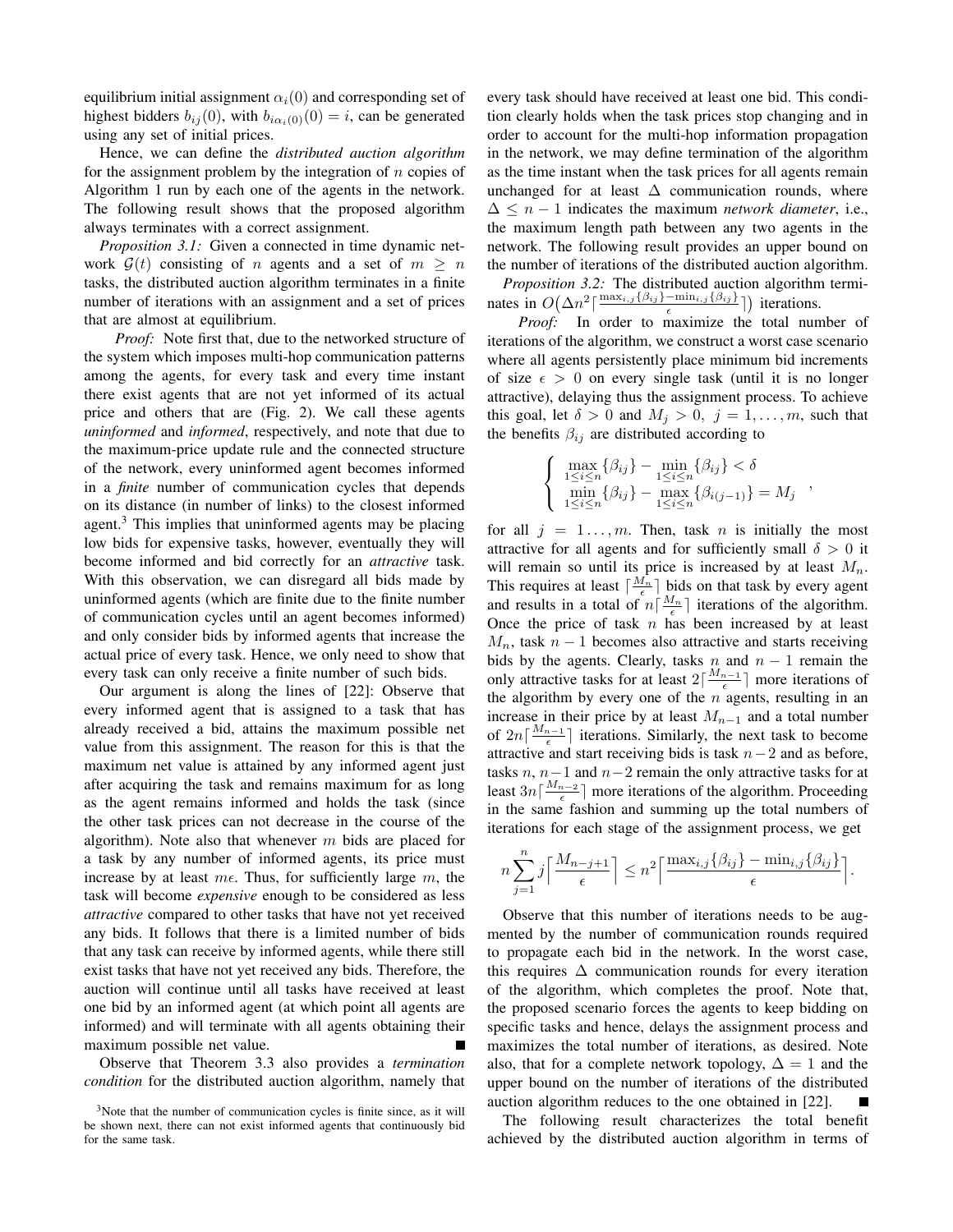the optimal one. In particular, since the networked structure of the system only affects the underlying information pattern and not the nature of the assignment procedure, any results on optimality of solutions obtained by the auction algorithm [22] apply in the case of the distributed auction algorithm as well. Hence, we have the following theorem.

*Theorem 3.3 (Adopted from [22]):* The final assignment  $\alpha$  :  $\{1, \ldots, n\}$   $\rightarrow$   $\{1, \ldots, m\}$  with  $\alpha(i) \triangleq \alpha_i$  that is obtained by the distributed auction algorithm is within  $n\epsilon$ of maximizing the the total assignment benefit.

*Proof:* Let  $\epsilon > 0$  and note that the total benefit of *any* assignment  $\alpha \in \{1, \ldots, m\}$  satisfies

$$
\sum_{i=1}^{n} \beta_{i\alpha(i)} \le \sum_{j=1}^{m} p_j + \sum_{i=1}^{n} \max_{1 \le j \le m} {\beta_{ij} - p_j},
$$

for any set of prices  $\{p_j\}_{j=1}^m$ , since the second term on the For any set of prices  $\{p_j\}_{j=1}^{\infty}$ , since the second term on the right-hand-side is no less than  $\sum_{i=1}^{n} (\beta_{i\alpha(i)} - p_{\alpha(i)})$ , while Fight-hand-side is no less than  $\sum_{i=1}^n (\beta i \alpha(i) - p_{\alpha(i)})$ , while<br>the first term is equal to  $\sum_{i=1}^n p_{\alpha(i)}$ . Hence,  $A^* \le D^*$ , where

$$
A^{\star} \triangleq \max_{\alpha(i), i=1,\dots,n} \sum_{i=1}^{n} \beta_{i\alpha(i)}
$$

is the optimal total assignment benefit and

$$
D^* \triangleq \min_{p_j, j=1,\dots,m} \sum_{j=1}^m p_j + \sum_{i=1}^n \max_{1 \le j \le m} {\beta_{ij} - p_j}.
$$

Since the final assignment and set of prices obtained by the distributed auction algorithm are almost at equilibrium, we also have that  $\beta_{i\alpha(i)} - p_{\alpha(i)} \ge \max_{1 \le j \le m} {\beta_{ij} - p_j} - \epsilon$ , which implies that

$$
D^* \leq \sum_{i=1}^n \left( p_{\alpha(i)} + \max_{1 \leq j \leq m} \{ \beta_{ij} - p_j \} \right)
$$
  
 
$$
\leq \sum_{i=1}^n \beta_{i\alpha(i)} + n\epsilon \leq A^* + n\epsilon.
$$

Since  $A^* \leq D^*$ , it follows that the total assignment benefit Since  $A^{\circ} \leq D^{\circ}$ , it follows that the total assignment  $\sum_{i=1}^{n} \beta_{i\alpha(i)}$  is within  $n\epsilon$  of the optimal value  $A^*$ .

Theorem 3.3 shows that for sufficiently small  $\epsilon$ , the final assignment is *almost optimal*. In particular, if all benefits  $\beta_{ij}$ assignment is *atmost optimal*. In particular, it all benefits  $\rho_{ij}$  are integers, the total benefit  $\sum_{i=1}^{n} \beta_{i\alpha(i)}$  for any assignment  $\alpha$  is also integer. Hence, if  $n\epsilon < 1$ , an assignment that is within  $n\epsilon$  of being optimal, must be optimal. We conclude that if  $\epsilon$  <  $1/n$  and all benefits are integers, the final assignment obtained by the distributed auction algorithm is optimal. This is a straightforward extension of a similar observation made in [22].

## IV. ALGORITHM PERFORMANCE & THE EFFECT OF THE NETWORK TOPOLOGY

In this section we illustrate the proposed distributed auction algorithm for different values of the parameter  $\epsilon > 0$ and different, but fixed, network topologies  $\mathcal{G}(t) = \mathcal{G}$ . In particular, for different problem sizes  $n$  and same number of tasks ( $m = n$ ), we randomly generated benefits  $\beta_{ij}$  from a uniform distribution on the unit interval and compared a uniform distribution on the time interval and compared<br>the running time and final assignment benefit  $\sum_{i=1}^{n} \beta_{i\alpha(i)}$ 



n for different values of the parameter  $\epsilon = .1, .01, .001$ .

(b) Difference in final assignment benefit (Hungarian minus Auction) vs. problem size  $n$  for parameter  $\epsilon = .01$ .

Fig. 3. Comparison of the performance of the distributed auction algorithm and the Hungarian algorithm for different problem sizes  $n$  and a complete network topology. Observe that small values of  $\epsilon$  result in slow convergence of the auction algorithm, while for large  $\epsilon$  the auction algorithm becomes faster that the Hungarian. Note also that the final assignment benefit obtained by the auction algorithm is within  $n \epsilon$  of the optimal one (Theorem 3.3).

obtained by the distributed auction algorithm with the optibotained by the distributed auction algorithm with the optimal one  $\sum_{i=1}^{n} \beta_{i\alpha^*(i)}$  obtained by the Hungarian algorithm [21]. The communication topologies considered were the minimally connected *line topology*, where every agent is connected to at most two other agents (Fig. 2), the *complete topology*, where every agent is connected to all other agents in the network, and a *random topology*, where every agent is connected to 50% of the other agents so that the resulting network is connected. All algorithms were implemented in MATLAB and run on an Intel Core 2 Duo 2.40 GHz processor with 4 GB RAM.

Fig. 3 compares the performance of the distributed auction algorithm with the Hungarian algorithm for different problem sizes *n*, parameters  $\epsilon$  and the complete network topology. Observe that the larger  $\epsilon$  is, the faster the distributed auction algorithm becomes (Fig.  $3(a)$ ). In particular, for sufficiently large values of  $\epsilon$ , the auction algorithm becomes significantly faster than the Hungarian algorithm. This is a reasonable observation given the upper bound on the running time of the algorithm obtained in Proposition 3.2. Although large values of  $\epsilon$  result in faster convergence, they may also result in worse performance with respect to the final assignment In worse performance with respect to the final assignment<br>benefit  $\sum_{i=1}^{n} \beta_{i\alpha(i)}$ . Theorem 3.3, however, guarantees that this final assignment benefit is always within  $n\epsilon$  of the optimal one. This is illustrated in Fig. 3(b), where the



Fig. 4. Time (sec) vs. problem size  $n$  for different network topologies and  $\epsilon = .01$ . Note the slow convergence of the line topology due to the corresponding maximum network diameter  $n-1$  that dominates complexity.